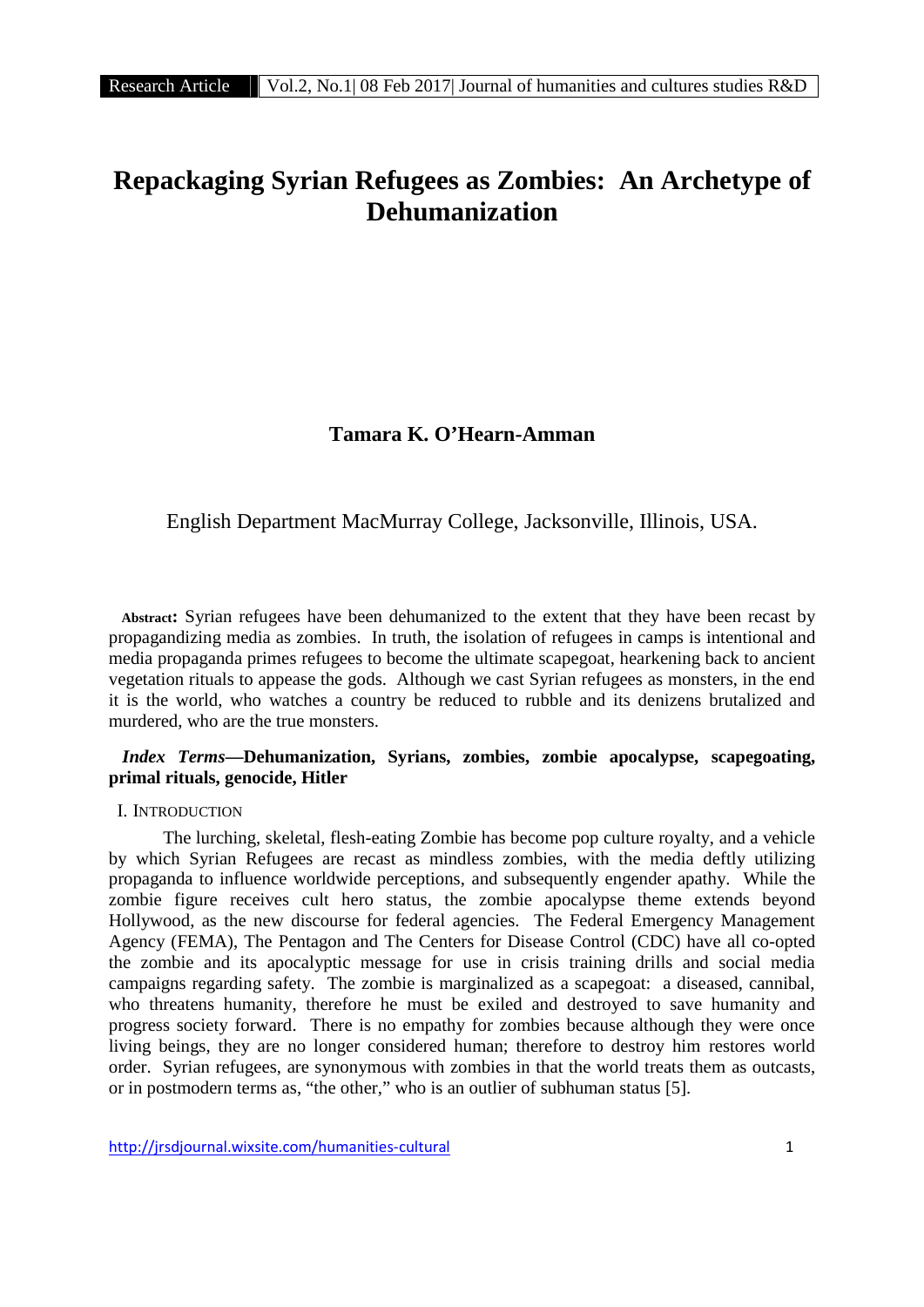

**Fig 1. A Syrian zombie horde seeks asylum.**

Syrians who flee their war torn country, enduring treacherous journeys to seek haven, are then sent to refugee camps, where they live in deplorable conditions in overpopulated, food scarce, unsanitary slums. Although Syrian families risk their lives to seek asylum, they are vilified by media outlets, who portray them as violent, disease carrying, brainwashed religious fanatics and terrorists. And, though the world has advanced technologically, its primal rituals of isolating, discrediting, and sacrificing those who are marginalized, are well-documented in historic accounts of Native American displacement, Nazi death camps, Japanese and Canadian internment camps, Communist blacklisting, homosexuals during the AIDS crisis, and post 9/11 Muslims in America since 9/11. Syrian refugees, labeled radical Muslims and tainted with the blood of 9/11 have, from 2011-2017, remain polarized zombies, propagandized as a plague carrying, terrorizing threat to human life, whom other countries fear and despise. In refugee camps, Syrians are placed under a quasi-quarantine, and subjected to isolation, starvation, illness, rape, and murder [11].

#### **The First Zombie**

The containment and control of Syrian refugees, shares characteristics with the original zombie, portrayed in the silent film, *White Zombie* (1932). This early zombie movie addressed the political theme of humans turned into mindless slaves. Based on both voodoo lore and political conflict in Haiti, this American, silent, Pre-Code zombie movie starred Bela Lagosi as "Murder" Legendre, a voodoo master who transforms a young woman into his zombie sex slave. The allegorical film comments on dangers of U.S imperialism, in its occupation of Haiti, and the subsequent abuse of Haitians as susceptible, weaker humans [16]. Tony Williams (1983) describes how characters in *White Zombie* mirrors past and present political drama stating, "In a different way from Legendre, Madeline condenses the guilt feelings occasioned by U.S. occupation. She personally experiences what has happened to Haiti, moving from the freedom of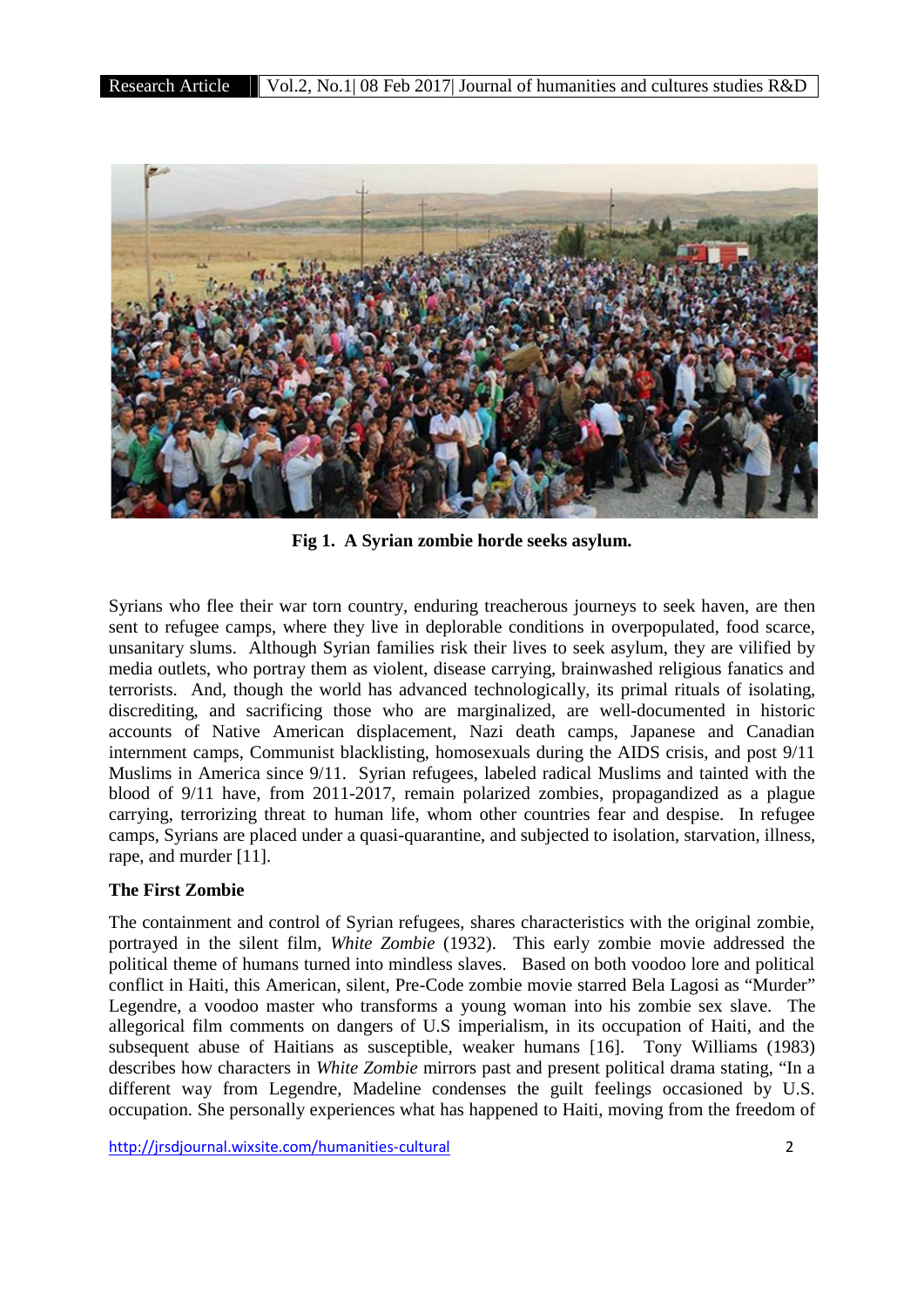life to the slavery of death [16]. Controlled by her zombie master, Madeline transforms into a shell of her former self, devoid of her own thoughts, who is then sexually violated by Legendre. Similarly, Syrians in refugee camps who are controlled against their wills, interrogated, beaten, and raped to gain information [11]. Syrian women without a husband are particularly vulnerable and families marry off their pre-teen daughters in order to protect them. Overall, Syrian refugees are identified as the "other" in relation to the world, which signifies, "a power relationship…articulated on the basis of two elements which are each indispensable…"the other" (the one over whom power is exercised) be thoroughly recognized and maintained to the very end" [5]. For a refugee, newly identified as one controlled and scapegoated, assumes a new identity; it is inconsequential who Syrians were in their former lives, because as of now they are regarded as a lesser human, therefore justifying their controller's demeaning, abusive treatment.

#### **Naming the Disease**

Disease propaganda is used as a media tactic to portray Syrians as plague carriers, and to further denigrate them by inciting panic, reporting their "volcanic ulcers" or an "outbreak" situation in the refugee camps [8]. Contagious diseases attributed to Syrian refugees in propaganda, identifies them as carriers of Ebola, tuberculosis, measles, polio, scabies, hepatitis A, cutaneous, mucocutaneous, and visceral leishmaniasis. More outlandish media sites claim that diseased Syrians are part of a secret bioterrorism program and claim, "The likelihood of an epidemic of a zombie-like infectious disease is very real" [15]. Responsible news agencies attempt to debunk reports that Syrians carry a flesh-eating disease, noting that leishmaniasis is carried by sand fleas, not people and is treatable [1]. However, media competition is fierce, therefore most media outlets report sensationalized news to increase readership. This shift in public perception of Syrians, from victims of war to contagious plague carriers, results in a lack of societal empathy. Adolf Hitler similarly engaged in disease propaganda, intentionally identifying Jewish people as vermin, who spread Typhus and Lice to the masses [14]. This downgrading of Jews from human beings to plague carriers, was intentional in furthering his ultimate plan to imprison, torture and murder millions in concentration camps.

Syrian refugees themselves remain perplexed as to why Westerners treat them with derision. An anonymous woman living in the camps commented, "A great many people are having trouble distinguishing between 'Islam' and 'ISIS' [11]. She cited a lack of education of those who read propaganda. The recent ban of Syrians entering the United States was in part due to propaganda that ISIS seeds refugee camps with insurgents, poised and ready to spread terrorism as soon as they identify targets [11]. Syrians refugees garner little sympathy due to the identity written for them

By the media. Instead of a group struggling to survive after a devastating war, they are portrayed as a dangerous rebel faction, in collusion with ISIS, who thrive on violent acts.

#### **Ancient Scapegoats**

http://jrsdjournal.wixsite.com/humanities-cultural 3 The archetypal scapegoating and sacrificing of those identified as "others," in this case Syrian refugees, is justified through society's pervasive fear of difference and the sacrifice of exiles to end perceived chaos. This tendency to scapegoat and sacrifice began in Pagan culture and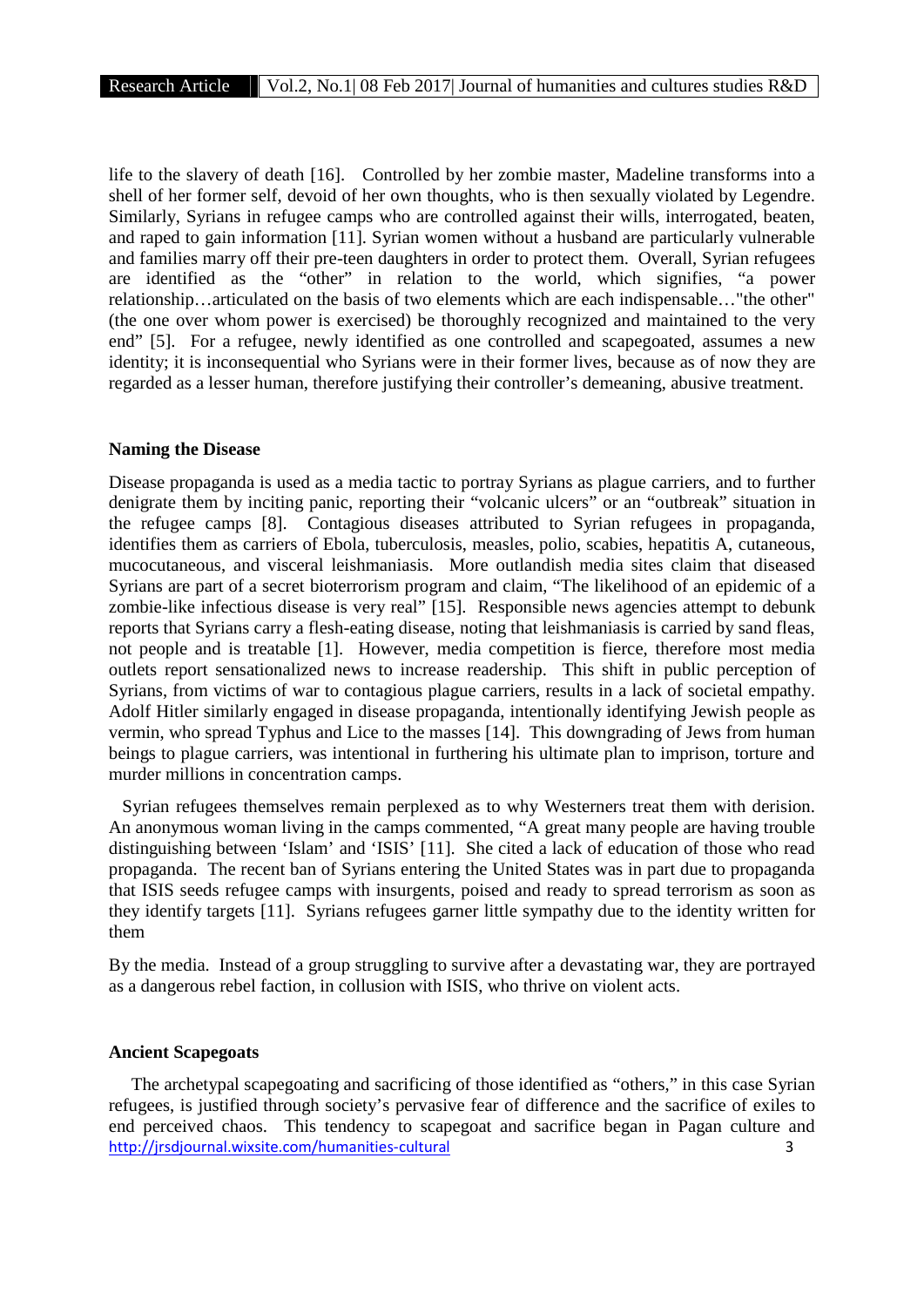continues today. In James Frazer's *The Golden Bough*, he explains the ritual to ensure the fertilization of fig trees was to hang black and white vines on a human scapegoat, who was then beaten to death [6]. Frazer asserts that all societies are violent and in turn sacrifice the weak to appease the gods, choosing, "public scapegoats, who carried away with them the sins, misfortunes, and sorrows of the whole people" [6]. This annual "ritual" was held to continue progress in times of uncertainty, and every scapegoat is exiled, then sacrificed to the Gods. Like Hitler's need for a "final solution" to exterminate other humans to make Germany strong, Syrians are considered a terrorist threat and are refused entry to countries, tortured and murdered to keep society safe. Due to the perception of Syrians as scapegoats or subhuman, other countries do not accept them, nor attempt to integrate them into their culture, but instead abandon them in refugee camps

#### **Zombies of the World**

.

Ritual scapegoating and sacrifice recurs throughout history and around the world. Viet Thanh Nguyen, a Vietnam refugee, describes the "stateless refugee" as, "zombies of the world, the undead who rise from dying states to march, or swim toward our borders in endless waves" [9]. Syrian Refugees also come from the waters in makeshift rafts, risking their lives because they have nowhere else to go. They leave Syria to escape certain death in a warzone, losing friends and family members on the arduous journey to safety. Despite their courage, they are not granted safe haven, instead they are isolated in camps, a refugee waste land. In his famous postwar poem, T.S. Eliot describes an "Unreal City" that is a death-in-life for survivors displaced after World War 1, the first fully mechanized, catastrophic war:

I had not thought death had undone so many.

Sighs, short and infrequent, were exhaled,

And each man fixed his eyes before his feet.

Flowed up the hill and down King William Street,

To where Saint Mary Woolnoth kept the hours

With a dead sound on the final stroke of nine.

There I saw one I knew, and stopped him, crying: "Stetson!

"You who were with me in the ships at Mylae!

"That corpse you planted last year in your garden,

"Has it begun to sprout? Will it bloom this year? [4]

Eliot describes crowds of zombified people on a bridge, listening to a death knell, torn apart by violence,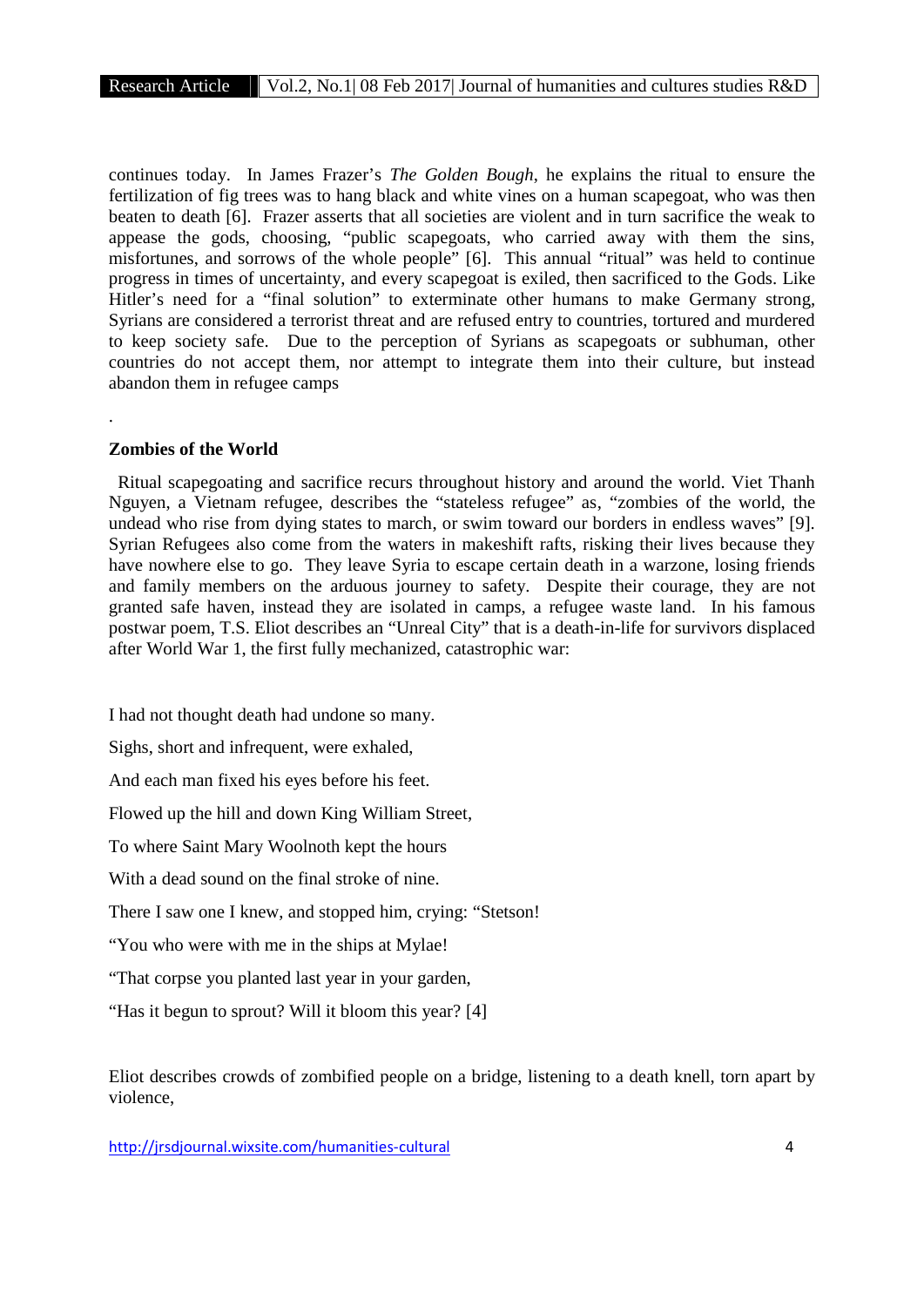who can barely breathe from their palpable despair, yet they keep moving from mere habit. He

alludes to ancient vegetation rituals in which an effigy or "corpse" is planted to gain favor

with the gods and allow crops to flourish [4]. These zombies, while still functional, are not able to feel

fully alive, which mirrors lives of Syrian refugees who have lost their homes, loved ones, and

their previous identities. They remain trapped between life and death, while viewed with suspicion

and accusations. The father of Alan Kurdi, a Syrian toddler whose body washed up on Turkish shores after their boat sank, said that the publication of his dead son's photo "made no difference" in the level of concern about the deaths of thousands of Syrian refugees [2]. At the time, there was outrage over photos of five children who drowned and politicians "promised change," yet the conflict in Syria continues [2].



Fig 2: A Turkish police officer stands next to a Alan Kurdi's body off the shores in Bodrum, Turkey, on September 2, 2015 after a boat carrying refugees sank while reaching the Greek island of Kos.

Egyptian political satirist Bassem Youssef, claims that propaganda has caused the "systematic dehumanization" of refugees stating, "This kind of rhetoric --- spreading fear and suspicion against the other -- is not something new. We're used to it in the Middle East…You always need something to hold on to, an enemy to direct your hatred to, to cover up your incompetence and your failure" [17].

#### **Syrian Men as Muslim Monsters**

http://jrsdjournal.wixsite.com/humanities-cultural 5 Oddly, Middle Eastern news agencies report that Syrian men rape women and commit terrorist acts because of their Islamic beliefs. The media portrays Syrian men as zombified religious fanatics, who blindly follow Allah and commit atrocities to please their God. Ironically, the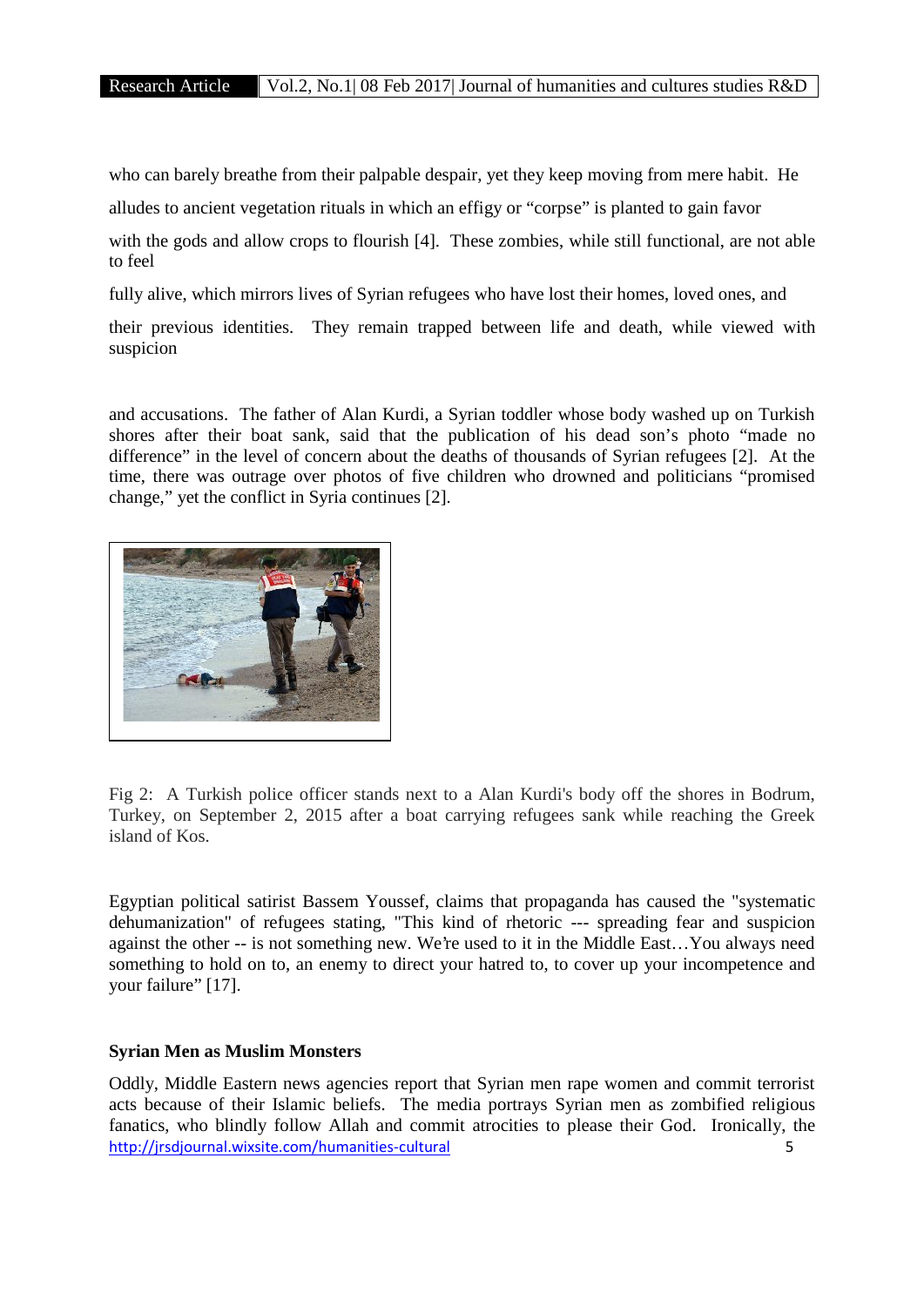word Islam means "subservient and "submissive" and in 1964, Islam was accepted by the Second Vatican Council who determined that Muslims, "together with us adore the one, merciful God" [13]. Although Syrians and other Muslims receive bad press for acts of misogyny, genital mutilation of women, and violent aggression, these specific practices occurred in Arab culture long before the practice of Islam [7]. As for the source of violence, Arab men admit to feelings of "humiliation and emasculation," living under authoritarian rule that fuels their feelings of aggression [11]. People are horrified by media accounts of unaccompanied Syrian women and children raped in refugee camps, then blaming Syrian men as barbarians who commit violence against their relatives. In reality, it is the case of young girls, who are forced into early marriage by their families for their protection, and who are later attacked by their husband's relatives [7]. In the refugee camps, 500 Syrian refugee marriages take place each month, with 170 of brides are under the age of 18 [7]. The actual accounts of men, women, children raped in refugee camps is glossed over by media, who rationalize that Syrians commit acts of violence because they are Muslim terrorists, hence they deserve violent and inhuman treatment.

#### **End of Days**

In December, twenty Syrian women, who had remained in warring Syria, committed suicide to escape rape and murder at the hands of the Assad regime. One of these women, a nurse, wrote a suicide letter that stated: "I am committing suicide not due to no reason but because I do not want several members of the Assad Regime to savour raping me while just yesterday they were afraid to say the word 'Aleppo'" [3]. The Syrian war officially began in 2011, as a response to peaceful, anti-government protests. In 2017, Syria has been reduced to rubble, yet the world continues to watch the spectacle of a country being wiped off the map, with its people dead or displaced. When Hitler exterminated human lives in concentration camps, it was a state secret, with coded language and hidden burial sites. Today, images of Syrians refugees burnt alive, their children injured and dead, and women, taking their own lives to avoid being raped and murdered plays out in the media like a horror movie. Recent travel bans in the United States designate that Syrians are permanently banned from entry, and there remains the threat that those living in America will be deported [9]. Though the ban has been temporarily lifted, the vetting process for Syrians is restrictive and they must wait years for final approval. Not everyone used media to marginalize refugees, for example Brandon Stanton, creator of *Humans of New York*, has used his site to tell stories of refugees in America and those trying to gain access, citing the unfairness of vetting Syrians to the extent that "I interviewed twelve families…only those holding Ph.Ds, or having severe disabilities" [18] were allowed entry. He has brought significant attention to counter the stories of hate, zenophobia and ignorance in regards to Syrians seeking asylum. Refugee Fareed Zakaria, a student, who was refused entry, gave an emotional appeal stating, "We just want to live in peace…we want to work and study...to live somewhere safe" [18]. Can our world afford to repeat this ancient ritual of exile, torture and murder to progress society? Syrians are cast in the role of marginalized, violent, disease bearing zombies, but in reality they are not the monsters. Unlike the secret confinement, murder and burial of Hitler's victims, the plight of Syrian refugees is public genocide that plays on all news outlets; to deny asylum for people whose lives are in jeopardy leaves the stains of Syrian blood on the world's hands.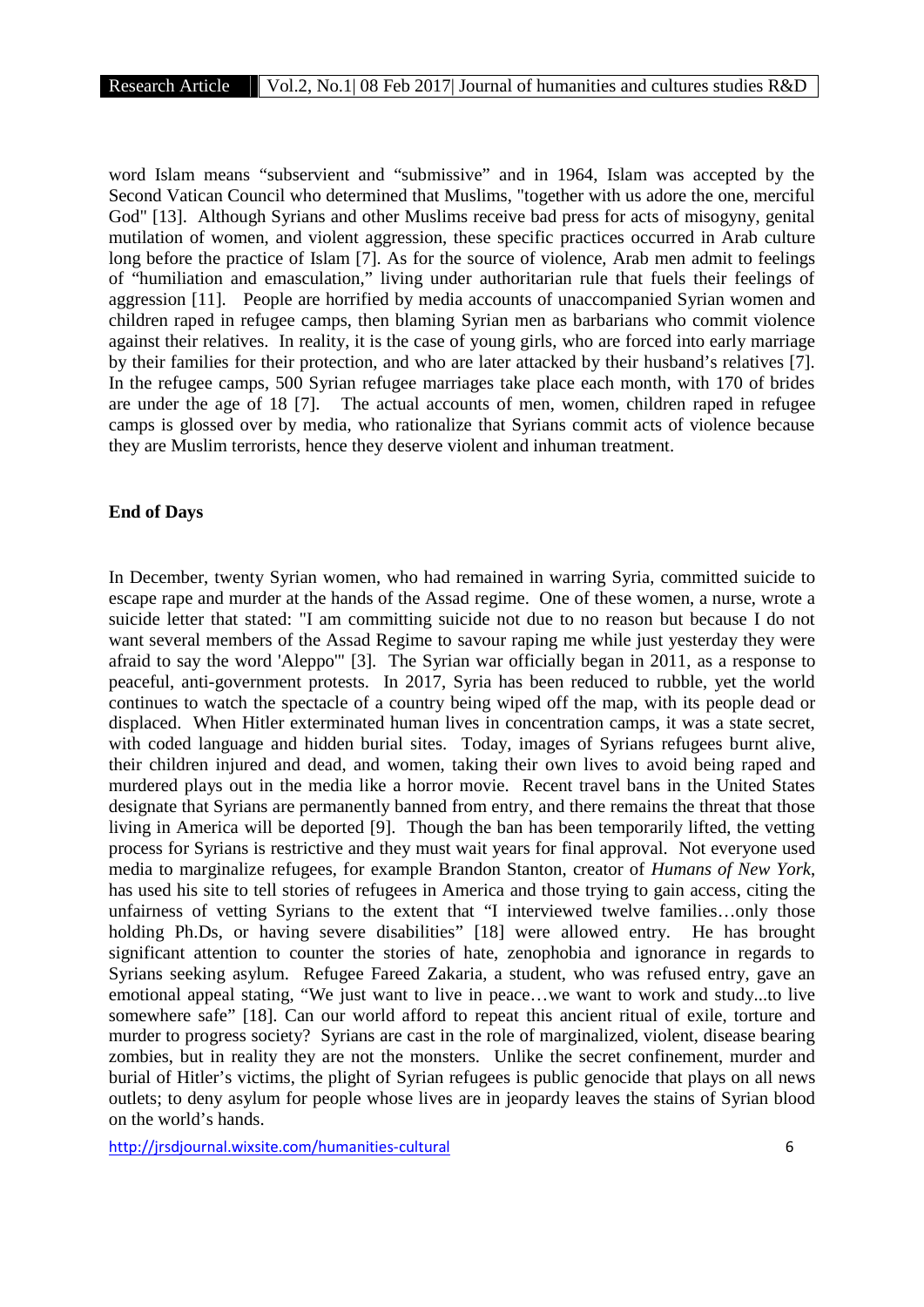## **References:**

- 1. Barrett, Michael. "Leishmaniasis: What is the 'flesh-eating' disease that's spreading across Syria?" *The Independent*. Independent Digital News and Media, 17 Dec. 2015. Web. 10 Jan. 2017.  $\langle \text{http://www.independent.co.uk/life-style/health-and-}$ families/features/leishmaniasis-what-is-the-flesh-eating-disease-thats-spreading-across syria-a6776446.html>.
- 2. Dickey , Christopher. "BLOOD-DIMMED TIDE You Might As Well Ignore the Photos of Dead Refugee Kids Much more could be done to end the horror stories in the Mediterranean, the Balkans, and along the Rio Grande but that requires more than emotions. 09.02.15 1:43 PM ET." *The Daily Beast*. Dogan News Agency/EPA , 12 Sept. 2016. Web. 2 Jan. 2017. <http://www.thedailybeast.com/articles/2015/08/31/you-might as-well-ignore-photos-of-dead-refugee-babies-on-africa-s-shores.html>.
- 3. Efstathiou, Zoe. "Scores of Aleppo women commit suicide to avoid being brutally raped by Assad's troops." *Express*. N.p., 16 Dec. 2016. Web. 1 Jan. 2017. <http://www.express.co.uk/news/world/743722/aleppo-syria-women-suicide-assad-rebeltroops-iran-rape-human-rights>.
- 4. Eliot, T. S. *The waste land; a facsimile and transcript of the original drafts including the annotations of Ezra Pound*. New York: Harcourt Brace Jovanovich, 1971. Print.
- 5. Foucault, Michel. *The Subject and Beyond Structuralism and Hermeneutics*. 2nd ed. Chicago: The U of Chicago Press, 1983. Print.
- 6. Frazer, James George. *The golden bough: a study in magic and religion*. London: Macmillan, 1912. Print.
- 7. Ghazal, Mohammad . "Child marriage on the rise among Syrian refugees." *Jordan Times*. N.p., 11 June 2016. Web. 10 Jan. 2017. <http://www.jordantimes.com/news/local/child marriage-rise-among-syrian-refugees>.
- 8. Klein, Aaron. "Syrian Refugees Spreading Flesh-Eating Disease, Polio, Measles, Tuberculosis, Hepatitis." *Breitbart*. N.p., 31 May 2016. Web. 10 Jan. 2017. <http://www.breitbart.com/jerusalem/2016/05/31/syrian-refugees-spreading-flesh-eating disease-polio-measles-tuberculosis-hepatitis/>.
- 9. Lavoie, Denise and Mathis, William, Associated Press, D., & Mathis, W. (2015, February 5). Travelers Arrive in US to Hugs and Tears After Ban Is Lifted. Retrieved February 08, 2017, from http://abcnews.go.com/US/wireStory/travelers-arrive-us-hugs-tears-banlifted-45287200
- 10. Nguyen, Viet Thanh. "The Hidden Scars all Refugees Carry." *The New York Times*. Sept. 2016. A1. Web. 5 Jan. 2017.
- 11. Orton, Kyle. "Dehumanization and Murder in Assad's Prisons." *The Syrian Intifada* (2016): 1-2. Web. 19 Aug 2016.
- 12. Scott, Tony. "Theory of Zombie Rhetoric: An Ode to the Outcast." *Zombie Rhetoric*. New York: Syracuse University, 1 Aug. 2015. Web. 09 Jan. 2017. <https://tjtree.expressions.syr.edu/theory-of-zombie-rhetoric-an-ode-to-the-outcasts/>.
- 13. http://www.usccb.org/beliefs-and-teachings/ecumenical-andinterreligious/interreligious/islam/vatican-council-and-papal-statements-on-islam.cfm
- 14. Weindling, Paul. *Epidemics and genocide in eastern Europe, 1890-1945*. Oxford: Oxford U Press, 2000. Print.